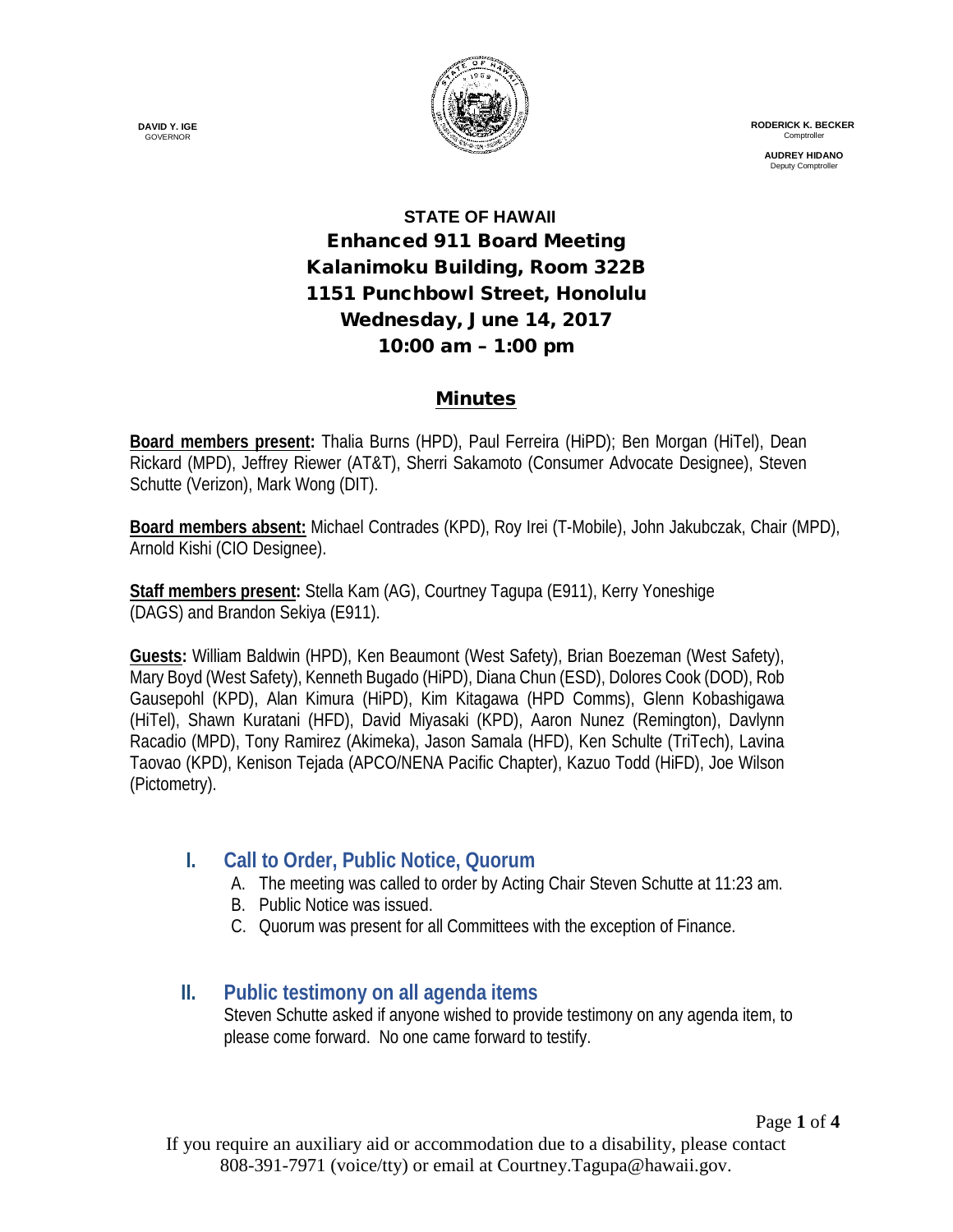#### **III. Introductions**

Introductions were made by everyone present at the request of Steven Schutte.

#### **IV. Review and Approval of Last Month's Meeting Minutes**

Steven Schutte called for any additions/corrections to the May 11, 2017 meeting minutes. None were offered. Thalia Burns so moved and Dean Rickard seconded. The motion was approved by voice vote by all Members present.

## **V. Committee Updates by Committee Chairs**

- A. Communications Committee Steven Schutte
	- Chair Schutte requested comments from the NENA Conference attendees:
	- 1. NENA Conference 2017 comments from attendees Nothing further.
	- 2. 2017 Legislative Investigative Committee update Courtney Tagupa Nothing further to add in his report as presented under the Joint Committee Meeting Agenda.
	- 3. Acting Chair Steven Schutte presented Paul Ferreira with certificate. Davlynn Racadio presented a lei on behalf of Board. Paul Ferreira thanked the Board. Hawaii Police Deputy Chief Kenneth Bugado was officially sworn in.
- B. Technical Committee Thalia Burns Nothing further to add in her report as presented under the Joint Committee Meeting Agenda.
	- 1. Educational Investigative Committee update Jeffrey Riewer Nothing Further.
	- 2. FCC update Courtney Tagupa Nothing Further.
	- 3. Others Discussion on May 4, 2017 outage West
- C. Finance Committee Roy Irei

## **VI. PSAP Status Updates**

- A. Kauai KPD– Rob Gausepohl: none
- B. Oahu HPD Thalia Burns: none
- C. Oahu HFD Jason Samala: none
- D. Molokai MPD– Dean Rickard: none
- E. Maui MPD- Davlynn Racadio: none
- F. Hawaii County PD Paul Ferreira: none
- G. Hawaii County FD Kazuo Todd: none

# **VII. Executive Director's Report**

- A. FY 2018-22 Strategic Budget Plan Courtney Tagupa
	- 1. Courtney Tagupa discussed the following in regards to the FY 2018-22 Strategic Budget Plan:
		- a. FY 2018-22 Strategic Budget Plan Highlights included the following:
			- i. Significant Expenses

Page **2** of **4**

If you require an auxiliary aid or accommodation due to a disability, please contact 808-391-7971 (voice/tty) or email at Courtney.Tagupa@hawaii.gov.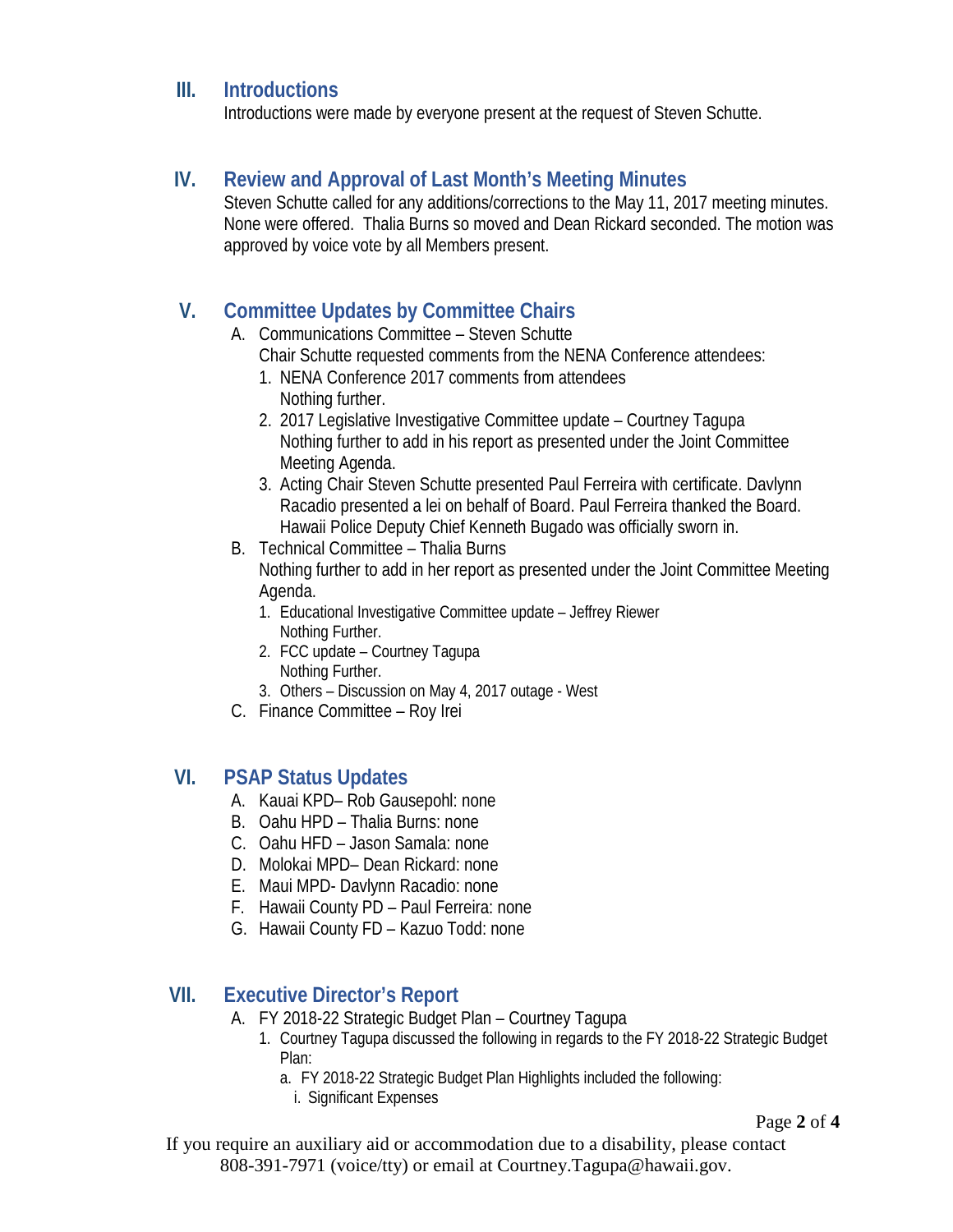- ii. Cash Flow Projections through 2022.
- iii. Summary of Expenses
- iv. Training Expenses.
- v. Administration Expenses
- vi. Recurring & Non Recurring Expenses
- vii. Chief Ferreira noted that the reinforced electrical wiring (\$40k) and the laptop vipers (\$20K) should be eliminated from the HiPD FY 2018 budget.
- viii. Request by KPD for Radio Consoles in the amount of \$400k for FY 2018 was not approved.

## **VIII. Items for Discussion, Consideration and Action**

- A. Reminder for PSAPs to update their 911 Timelines.
- B. Discussion regarding 3rd party consultant J. Riewer Add item to July agenda for full discussion.
- C. Request for approval of the FY2018-2022 Strategic Budget Plan:
	- 1. Chief Ferreira motioned to approve the FY 2018-22 Strategic Plan as presented with the aforementioned amendments (HiPD Reinforced electrical wiring and laptop computers \$60k and KPD request for radio consoles (\$400k)). Mr. Jeffrey Riewer seconded and the motion was passed unanimously by voice vote.
	- 2. Others none.

## **IX. Announcements**

- A. Future meeting dates (10 a.m. 1 p.m.).
	- 1. Thursday, July 13, 2017 (Combined meeting)
	- 2. Thursday, Aug 10, 2017 (Combined meeting) **(DLNR Board Room)**
	- 3. Thursday, Sep 14, 2017 (Combined meeting)
	- 4. Thursday, Oct 12, 2017 (Combined meeting)
- B. Future Conference Dates (**3 months advanced approval required**):
	- 1. APCO Conference, August 13-16, 2017, Denver, CO.
	- 2. Spillman Conference, September 27-30, 2017, Salt Lake City, UT.
	- 3. 911 Goes to Wash.DC, February 17-21, 2018.
	- 4. NENA Conference, June 16-21, 2018, Nashville, TN.
- **X. Executive Session: HRS 92-5(a) (4) to consult with the board's attorney on questions and issues pertaining to the board's powers, duties, privileges, immunities, and liabilities.** No issues were presented.
- **XI. Open Forum: Public comment on issues not on the agenda for consideration for Board agenda at the next meeting.** Tony Ramirez says AMR will be using same data for address location. Hickam-Pearl Harbor RDC will get GIS update/info; Oahu PSAPS will have some military addresses. 92% are horizontal and they will provide VOIP monthly ALI data.

#### **XII. Adjournment**

Page **3** of **4**

If you require an auxiliary aid or accommodation due to a disability, please contact 808-391-7971 (voice/tty) or email at Courtney.Tagupa@hawaii.gov.